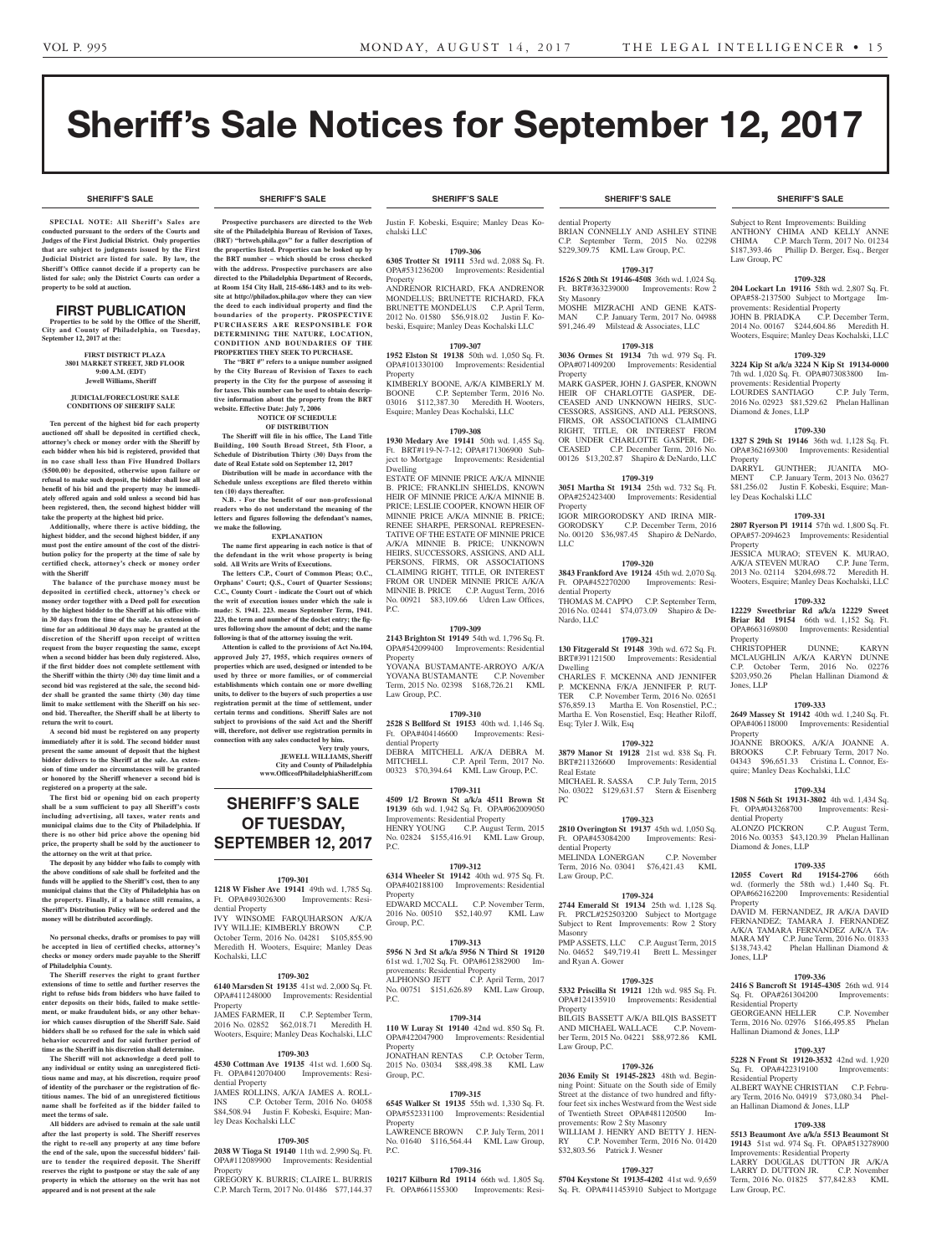#### **1709-339**

**553 W Duncannon Ave 19120** 49th wd. 1,143 Sq. Ft. OPA#492027300 Improvements: Residential Property VERRICA CLARK A/K/A VERRICA ENG-LISH C.P. December Term, 2016 No. 02507 \$91,629.02 KML Law Group, P.C.

#### **1709-340**

**3379 Holme Ave 19114** 57th wd. 2,114 Sq. Ft. OPA#57-2040300 Subject to Mortgage Improvements: Residential Property UNKNOWN HEIRS AND/OR ADMINIS-TRATORS OF THE ESTATE OF DAVID J. MACKLE C.P. May Term, 2011 No. 00313 \$105,571.63 Meredith H. Wooters, Esquire; Manley Deas Kochalski, LLC

#### **1709-341**

**1625 E Hunting Park Ave a/k/a 1625 Hunting Park Ave 19124** 33rd wd. 1,306 Sq. Ft. OPA#332087600 Improvements: Residential **Property** RAYMOND D. MCCRAY C.P. June Term,

2015 No. 02226 \$46,378.18 KML Law Group, P.C.

# **1709-342**

**7300 1/2 Ridge Ave 19128-3231** 21st wd. 1,320 Sq. Ft. OPA#212513520 Improvements: Residential Property GUNEET AULAKH C.P. May Term, 2016 No. 03533 \$349,788.10 Phelan Hallinan Diamond & Jones, LLP

#### **1709-343**

**5366 Charles St 19124** 62nd wd. 1,200 Sq. Ft. OPA#622280400 Improvements: Residential Property<br>RICKEY EVANS C.P. November Term,

2015 No. 03656 \$86,212.04 Justin F. Kobeski, Esquire; Manley Deas Kochalski LLC

# **1709-344**

**5464 N Marvine St 19141** 49th wd. 1,260 Sq. Ft. OPA#493102400 Improvements: Residential Property GENNIE W. CARTER C.P. November Term, 2016 No. 02652 \$27,701.37 KML Law

Group, P.C.

# **1709-345**

**6526 N 18th St a/k/a 6526 18th St 19126** 17th wd. 1,440 Sq. Ft. OPA#172284000 Improvements: Residential Property MARY C. SHARPTON C.P. May Term, 2016 No. 01270 \$128,405.37 KML Law

# Group, P.C.

**1709-346**

#### **4731 Umbria St 19127-1920** 21st wd. 1,728 Sq. Ft. OPA#211471300 Improvements: Residential Property WILLIAM R. SHAFER A/K/A WILLIAM RAY SHAFER, JR. C.P. October Term, 2016

No. 03256 \$326,018.37 Phelan Hallinan Diamond & Jones, LLP

# **1709-347**

**1629 Foulkrod St 19124** 23rd wd. 1,141 Sq. Ft. OPA#232178500 Subject to Mortgage Improvements: Residential Property JANICE C. CARTWRIGHT C.P. February Term, 2017 No. 08216 \$77,077.27 Justin F.

# Kobeski, Esquire; Manley Deas Kochalski LLC **1709-348**

**1820 N 76th St a/k/a 1820 76th St 19151** 34th wd. 1,533 Sq. Ft. OPA#343313500 Improvements: Residential Property

ANTHONY J. BRITTINGHAM AND LAKI-SHA K HARDY A/K/A LAKISHA K. BRIT-TINGHAM C.P. February Term, 2016 No. 02036 \$78,131.48 KML Law Group, P.C.

# **1709-349**

**2719 Moore St 19145** 36th wd. 1,450 Sq. Ft. OPA#364262800 Improvements: Residential Property TIEN P. HUA A/K/A TIEN HUA; HUM-PHREY HUA C.P. October Term, 2016 No.

03254 \$87,731.75 Phelan Hallinan Diamond & Jones, LLP

# **1709-350**

**1202 Robbins St 19111** 53rd wd. 1,313 Sq. Ft. OPA#531037200 Improvements: Residential **Property** EDWARD M. ROBINSON C.P. August Term, 2016 No. 02575 \$187,884.71 Meredith H. Wooters, Esquire; Manley Deas Kochalski, LLC

#### **1709-351**

**1828 S 19th St a/k/a 1828 19th St 19145** 48th wd. 1,056 Sq. Ft. OPA#481285600 Subject to Mortgage Improvements: Residential Property NADINE TALIVER AND RODNEY C. TALIVER SR. C.P. September Term, 2016 No. 00509 \$98,802.21 KML Law Group, P.C.

## **1709-352**

**113 E Mayland St 19144-0000** 59th wd. 1,900 Sq. Ft. BRT#592129600 Improvements: Residential Dwelling

ELAINE A. RICHARDSON A/K/A ELAINE R. RICHARDSON C.P. October Term, 2016 No. 04260 \$76,991.53 Law Office of Gregory Javardian, LLC

#### **1709-353 6337 Burbridge St 19144** 59th wd. 3,625 Sq. Ft. OPA#593161800 Improvements: Resi-

dential Property YVETTE DE CAROL HAMILTON AND CAL-VIN TAYLOR JR. C.P. July Term, 2013 No. 01970 \$172,007.68 KML Law Group, P.C.

#### **1709-354**

**4831 Mulberry St 19124** 23rd wd. 1,113 Sq. Ft. OPA#232323500 Improvements: Residential Property THE UNKNOWN HEIRS OF JAMES WATTS DECEASED, PATRICK WATTS SOLELY IN

HIS CAPACITY AS HEIR OF JAMES WATTS DECEASED, JEANETTE J. WATTS SOLELY IN HER CAPACITY AS HEIR OF JAMES WATTS DECEASED, JUDY P. WATTS SOLE-LY IN HER CAPACITY AS HEIR OF JAMES WATTS DECEASED AND NAOMI DENISE WATTS A/K/A DENISE WATTS SOLELY IN HER CAPACITY AS HEIR OF JAMES WATTS DECEASED C.P. September Term, 2016 No. 00152 \$34,096.39 KML Law Group, P.C.

#### **1709-356**

**2050 Pickwick St 19134** 45th wd. 756 Sq. Ft. OPA#452178000 Improvements: Residential Property SEAN H. MCLAUGHLIN C.P. June Term, 2015 No. 01163 \$53,792.33 KML Law Group, P.C.

#### **1709-357**

**6922 Theodore St 19142** 40th wd. 1,211 Sq. Ft. OPA#406246300 Improvements: Residential Property VICKI R. OFORI AND DEBORAH RI-LEY C.P. December Term, 2007 No. 02016 \$69,455.86 KML Law Group, P.C.

#### **1709-358**

**4006 Claridge St 19124** 33rd wd. 1,114 Sq. Ft. OPA#332337200 Improvements: Residential Property WILBUR G. NUNEZ C.P. July Term, 2016 No. 03406 \$82,438.24 KML Law Group, P.C.

#### **1709-359**

**1420 67th Ave 19126** 10th wd. 1,299 Sq. Ft. OPA#101231707 Improvements: Residential Property LASHAWN D. FARRAR AS ADMINISTRA-TRIX OF THE ESTATE OF JACKIE HUNTER, DECEASED C.P. September Term, 2016 No. 00277 \$120,294.75 KML Law Group, P.C.

#### **1709-360**

**6558 N 18th St 19126** 17th wd. 1,440 Sq. Ft. OPA#172285600 Improvements: Residential Property JACQUELINE L. WILLIAMS C.P. February Term, 2015 No. 02817 \$99,476.34 KML Law Group, P.C.

#### **1709-361**

**1508 W Seybert St 19121** 47th wd. 729 Sq. Ft. OPA#471077000 Subject to Mortgage Improvements: Residential Property LESLEY NASIR AND TARIK NASIR C.P. August Term, 2008 No. 03061 \$87,304.43 KML Law Group, P.C.

# **1709-362**

**2004 Laveer St a/k/a 2004 W Laveer St 19138**  17th wd. 1,135 Sq. Ft. OPA#171297900 Improvements: Residential Property THE UNKNOWN HEIRS OF GENEVA JONES, DECEASED, MICHAEL RHINE-HARDT, SOLELY IN HIS CAPACITY AS HEIR OF GENEVA JONES, DECEASED AND TAMIKA JONES, SOLELY IN HER CAPACITY AS HEIR OF GENEVA JONES, DECEASED C.P. November Term, 2016 No. 03315 \$66,091.09 KML Law Group, P.C.

## **1709-363**

**3018 W Susquehanna Ave a/k/a 3018 Susque-hanna Ave 19121** 32nd wd. 832 Sq. Ft. OPA#323167401 Improvements: Residential Property BRIAN WILSON, SOLELY IN HIS CAPAC-

ITY AS HEIR OF JOHN H. BURRIS, DE-CEASED AND JONATHON BURRIS, SOLE-LY IN HIS CAPACITY AS HEIR OF JOHN H. BURRIS, DECEASED C.P. April Term, 2016 No. 02126 \$87,342.11 KML Law Group, P.C.

#### **1709-365**

**29 Pelham Rd 19119** 22nd wd. 16,077 Sq. Ft. OPA#223098000 Improvements: Residential Property DONTE JULIA, EXECUTOR OF THE ES-TATE OF FREDA L. WILLIAMS, DECEASED C.P. July Term, 2014 No. 02943 \$551,229.42 Shapiro & DeNardo, LLC

#### **1709-366**

**5529 Belmar Terr 19143** 51st wd. 1,140 Sq. **713 S Alden St 19143** 46th wd. 981 Sq. Ft.

Ft. OPA#514092200 Improvements: Residential Property

GEORGIA F. ANDERSON SOLELY IN HER CAPACITY AS HEIR OF GEORGIA L. ROBERTS A/K/A GEORGIA ROBERTS, DECEASED, THE UNKNOWN HEIRS OF GEORGIA L. ROBERTS A/K/A GEORGIA ROBERTS, DECEASED MARTHA A. ROB-ERTS SOLELY IN HER CAPACITY AS HEIR OF GEORGIA L. ROBERTS A/K/A GEOR-GIA ROBERTS, DECEASED AND ROMONA FITZGERALD, SOLELY IN HER CAPACITY AS HEIR OF GEORGIA L. ROBERTS A/K/A GEORGIA ROBERTS, DECEASED C.P. March Term, 2016 No. 00779 \$98,869.71 KML Law Group, P.C.

# **1709-367**

**1472 McKinley St 19149** 54th wd. 1,552 Sq. Ft. OPA#541071700 Improvements: Residential Property JADE A. LEE C.P. December Term, 2016 No. 00610 \$179,010.49 Shapiro & DeNardo,  $ILC$ 

#### **1709-368**

**238 Queen St 19147** 2nd wd. 1,135 Sq. Ft. OPA#888020613 Improvements: Residential **Property** ROCHELLE SEGAR C.P. July Term, 2016

No. 01077 \$256,509.42 Shapiro & DeNardo, LLC

# **1709-369**

**2754 N 24th St 19132** 28th wd. 882 Sq. Ft. BRT#28-1007100 Improvements: Residential Dwelling LORENE WADE C.P. December Term, 2016 No. 01214 \$53,223.58 Udren Law Offices,

# **1709-370**

**2124 S 65th St 19142** 40th wd. 1,256 Sq. Ft. OPA#40-3-0121-00 Improvements: Residential Property SHAUN SMITH C.P. November Term, 2016

No. 02823 \$49,773.95 Shapiro & DeNardo, LLC

**1709-371**

P.C.

**1304 68th Ave 19126** 61st wd. 2,827 Sq. Ft. BRT#611429900 f/k/a BRT#61-1-4299-00 Improvements: Residential Dwelling CELESTINE M. MURRAY; KENNETH MUR-RAY C.P. December Term, 2015 No. 00204 \$142,765.70 Udren Law Offices, P.C.

#### **1709-372**

**9936 Jeanes St 19115** 58th wd. 2,994 Sq. Ft.<br>BRT#581217500; OPA# 581217500 Im-BRT#581217500; OPA# 581217500 provements: Residential Dwelling UNKNOWN HEIRS, SUCCESSORS, AS-SIGNS, AND ALL PERSONS, FIRMS, OR ASSOCIATIONS CLAIMING RIGHT, TITLE, OR INTEREST FROM OR UNDER BEA-TRICE FEDARKO C.P. December Term, 2016 No. 02310 \$187,572.72 Udren Law Offices, P.C.

#### **1709-373**

**7362 N 20th St 19138** 10th wd. 1,926 Sq. Ft. BRT#10-1171600 Subject to Mortgage Improvements: Residential Dwelling GUY TWYMAN C.P. April Term, 2013 No. 00491 \$168,267.41 Udren Law Offices, P.C.

## **1709-374**

**2650 Memphis St 19125** 31st wd. 667 Sq. Ft. BRT#312015900 Improvements: Residential Real Estate

MAUREEN MILLER C.P. September Term, 2015 No. 00876 \$111,054.06 Stern & Eisenberg PC

#### **1709-375**

**4621 Emerson St 19136-2817** 65th wd. Land: 3,815 Sq. Ft.; Improvement: 1,360 Sq. Ft. BRT#652030705 Improvements: Residential Real Estate NICHOLAS J. GERACE A/K/A NICHOLAS

GERACE C.P. July Term, 2016 No. 1374 \$187,076.97 Stern & Eisenberg PC

## **1709-376**

**8622 Jackson St 19136** 65th wd. 2,076 Sq. Ft. OPA#652251100 Improvements: Residential Property

JONATHAN R. PERRONE C.P. December Term, 2016 No. 00003 \$122,664.80 Justin F. Kobeski, Esquire; Manley Deas Kochalski LLC

## **1709-377**

**6224 Washington Ave 19143-2917** 46th wd. Beginning Point: Containing in front or breadth on the said Washington Avenue Twenty feet eleven inches and extending of that width in length or depth Southwardly between parallel lines at right angles to the said Washington Ave<br>
OPA#033124100 Improvements: S/d W/b Improvements: S/d W/b Gar 3 Sty Masonry

MARCUS FOUNTAIN AND SOYINI MC-<br>CLELLAN C.P. July Term, 2016 No. 1696 C.P. July Term, 2016 No. 1696 \$121,267.39 Patrick J. Wesner, Esquire

# **1709-378**

#### **SHERIFF'S SALE SHERIFF'S SALE SHERIFF'S SALE SHERIFF'S SALE SHERIFF'S SALE**

OPA#463253800 Improvements: Residential Property ELIZABETH GOODWIN, SOLELY IN HER August Term, 2015 No. 00541 \$91,020.15

**1709-387 819 W Stella St 19133** 37th wd. 742 Sq. Ft. OPA#372409900 Improvements: Residential

UNKNOWN HEIRS, SUCCESSORS, AS-SIGNS, AND ALL PERSONS, FIRMS, OR ASSOCIATIONS CLAIMING RIGHT, TITLE, OR INTEREST FROM OR UNDER WILLIE HAMPTON, DECEASED C.P. May Term, 2015 No. 00546 \$15,274.98 Shapiro & De-

**1709-388 4245 Tackawanna St 19124** 23rd wd. 924 Sq. Ft. OPA#232344400 Improvements: Resi-

CHRISTINA ORTIZ C.P. January Term, 2016 No. 01730 \$57,950.35 Shapiro & De-

**1709-389 5329 Lindbergh Blvd 19143-5829** 51st wd. 960 Sq. Ft. OPA#512115000 Improvements:

WALTER WILLIAMS C.P. December Term, 2015 No. 00411 \$37,885.17 Phelan Hallinan

**1709-390 2909 S Sydenham St 19145-4922** 26th wd. 1,076 Sq. Ft. OPA#261233300 Improve-

GEORGEANN HELLER C.P. December Term, 2016 No. 00469 \$180,497.06 Phelan

**1709-391 6304 N 10th St 19141** 49th wd. 1,520 Sq. Ft. OPA#492194200 Improvements: Residential

NADIA DARBOUZE C.P. October Term, 2016 No. 03258 \$101,002.12 Phelan Hal-

**1709-393 2309 Cross St 19146-4102** 36th wd. 1,016 Sq. Ft. OPA#364053100 Improvements: Resi-

INEZ MCKETHEAN C.P. September Term, 2016 No. 03255 \$96,644.04 Phelan Hallinan

**1709-394 5551 Catharine St 19143** 46th wd. 1,320 Sq. Ft. OPA#463094700 Improvements: Resi-

CALVIN GRANT C.P. August Term, 2016 No. 00863 \$54,169.70 Phelan Hallinan Dia-

**1709-395 6408 N Park Ave 19126-3634** 49th wd. 2,600 Sq. Ft. OPA#493243210 Improvements:

HASHEEM BASIL AND ALIYA BASIL A/K/A ALIYA TASHA BASIL C.P. September Term, 2012 No. 00858 \$352,671.87 Phelan Hallinan Diamond & Jones, LLP **1709-396 2068 Larue St 19124-2006** 41st wd. 900 Sq. Ft. OPA#411009600 Improvements: Resi-

TERRY ANN BRENSON, IN HER CAPAC-ITY AS HEIR OF BEVERLY BRENSON, DECEASED; UNKNOWN HEIRS, SUC-CESSORS, ASSIGNS, AND ALL PERSONS, FIRMS, OR ASSOCIATIONS CLAIMING RIGHT, TITLE, OR INTEREST FROM OR UNDER BEVERLY BRENSON, DECEASED C.P. March Term, 2016 No. 02374 \$70,823.16 Phelan Hallinan Diamond & Jones, LLP **1709-397 7122 Guyer Ave 19153-2406** 40th wd. 960 Sq. Ft. OPA#404352900 Improvements: Resi-

EPHENE EMMANUEL & YVROSE A. EM-MANUEL C.P. May Term, 2016 No. 01684 \$63,524.07 Phelan Hallinan Diamond &

**1709-398 6134 N Norwood St 19138-2412** 17th wd. (formerly 49th wd.) 784 Sq. Ft. OPA#172487500 Improvements: Residential Property LOUISE A. NEDD C.P. April Term, 2012 No. 03070 \$102,591.95 Phelan Hallinan

**1709-399 5858 Stockton Rd 19138-1902** 59th wd.<br>1,292.8 Sq. Ft. BRT#591221300 Improve-1,292.8 Sq. Ft. BRT#591221300 ments: Residential Dwelling

LEVARIS B. JONES C.P. October Term, 2014 No. 03689 \$82,967.96 Powers, Kirn &

**1709-400 3226 D St 19134-1704** 7th wd. 1,050 Sq. Ft. OPA#073147600 Improvements: Residential

LAMAR ROBINSON-KING, IN HIS CAPAC-

Udren Law Offices, P.C.

Property

Nardo, LLC

dential Property

Residential Property

Diamond & Jones, LLP

ments: Residential Property

Hallinan Diamond & Jones, LLP

linan Diamond & Jones, LLP

Nardo, LLC

Property

dential Property

dential Property

mond & Jones, LLP

Residential Property

dential Property

dential Property

Diamond & Jones, LLP

Associates, LLC

Property

Jones, LLP

Diamond & Jones, LLP

CAPACITY AS HEIR OF DEBORAH GOOD-WIN, DECEASED, MARCIA GOODWIN, SOLELY IN HER CAPACITY AS HEIR OF DEBORAH GOODWIN, DECEASED AND FELICIA DAWSON, INDIVIDUALLY AND AS ADMINISTRATOR FOR THE ESTATE OF DEBORAH GOODWIN C.P. August Term, 2013 No. 01735 \$44,444.69 KML Law

**1709-379 523 Emily St 19148** 39th wd. 700 Sq. Ft. OPA#392040700 Improvements: Residential

THE UNKNOWN HEIRS OF RUBY MOS-LEY, DECEASED, ANDRE DOLISON, SOLELY IN HIS CAPACITY AS HEIR OF RUBY MOSLEY, DECEASED, FRED DOLI-SON, SOLELY IN HIS CAPACITY AS HEIR OF RUBY MOSLEY, DECEASED, MICHAEL DOLISON, SOLELY IN HIS CAPACITY AS HEIR OF RUBY MOSLEY, DECEASED AND TRELLIE DOLISON, SOLELY IN HIS CAPACITY AS HEIR OF RUBY MOSLEY DECEASED C.P. January Term, 2016 No. 01601 \$199,210.62 KML Law Group, P.C. **1709-380 5747 Reedland St a/k/a 5747 Reedland Ave 19143-6131** 40th wd. 864 Sq. Ft. OPA#402192800 Improvements: Residential

PATRICK MARUGGI & JEANA MARUGGI C.P. January Term, 2016 No. 02686 \$94,156.06 Phelan Hallinan Diamond & Jones, LLP

**1709-381 4238 N Franklin St 19140-2223** 43rd wd. 1,222 Sq. Ft. OPA#433339800 Improve-

ROBIN M. BROWN, IN HER CAPACITY AS ADMINISTRATRIX AND HEIR OF THE ES-TATE OF AUDREY G. BROWN; MELONY BROWN, IN HER CAPACITY AS HEIR OF THE ESTATE OF AUDREY G. BROWN; UN-KNOWN HEIRS, SUCCESSORS, ASSIGNS, AND ALL PERSONS, FIRMS, OR ASSO-CIATIONS CLAIMING RIGHT, TITLE, OR INTEREST FROM OR UNDER AUDREY G. BROWN, DECEASED; UNKNOWN HEIRS, SUCCESSORS, ASSIGNS, AND ALL PER-SONS, FIRMS, OR ASSOCIATIONS CLAIM-ING RIGHT, TITLE, OR INTEREST FROM OR UNDER TIMOTHY W. BROWN, DE-CEASED; SANDRA ANN AUSTIN, IN HER CAPACITY AS HEIR OF THE ESTATE OF AUDREY G. BROWN C.P. February Term, 2013 No. 00027 \$47,011.23 Phelan Hallinan

**1709-382 5634 Hunter St 19131** 4th wd. 1,200 Sq. Ft. BRT#043192900 Improvements: Residential

CATHERINE BYRD, REAL OWNER AND ESTELLE PRINGLE, MORTGAGOR AND THE UNKNOWN HEIRS, EXECUTORS AND DEVISEES TO THE ESTATE OF BESSIE CARTER C.P. November Term, 2016 No. 00117 \$23,232.42 Stern & Eisenberg PC **1709-383 11114 Templeton Dr 19154** 66th wd. 2,625 Sq. Ft. BRT#662142800 Improvements:

MARIE T. BAKUN, IN HER CAPACITY AS HEIR AT LAW OF ANNE E. COYLE, DE-CEASED AND UNKNOWN HEIRS, SUC-CESSORS, ASSIGNS, AND ALL PERSONS, FIRMS, OR ASSOCIATIONS CLAIMING RIGHT, TITLE, OR INTEREST FROM OR UNDER ANNE E. COYLE, DECEASED C.P. September Term, 2016 No. 03192 \$218,129.87 Martha E. Von Rosenstiel P.C.; Martha E. Von Rosenstiel, Esquire; Heather Riloff, Esquire; Tyler J. Wilk, Esquire

**1709-384 4912 Knorr St 19135** BRT#412016100 Improvements: Residential Dwelling IOSLAV STARIKOV AND SVETLANA STARIKOV C.P. August Term, 2016 No. 01018 \$75,073.26 Robert W. Williams, Es-

**1709-385 5946 Cedar Ave 19143** 3rd wd. 1,755 Sq. Ft. BRT#032144800 Improvements: Residential

MALIKA JONES C.P. October Term, 2016 No. 04325 \$149,579.12 Martha E. Von Rosenstiel, P.C.; Martha E. Von Rosenstiel, Esquire, Heather Riloff, Esquire, Tyler J. Wilk,

**1709-386 1009 Winton St 19148** 39th wd. 644 Sq. Ft. BRT#39-4049400; OPA#394049400 Im-

.<br>SHERRIE L. STONE: UNKNOWN HEIRS. SUCCESSORS, ASSIGNS, AND ALL PER-SONS, FIRMS, OR ASSOCIATIONS CLAIM-ING RIGHT, TITLE, OR INTEREST FROM<br>OR UNDER WILLIAM F. COOK C.P. OR UNDER WILLIAM F. COOK

provements: Residential Dwelling

ments: Residential Property

Diamond & Jones, LLP

Residential Dwelling

quire

Esquire

Dwelling<br>MALIKA JONES

Real Estate

Group, P.C.

Property

Property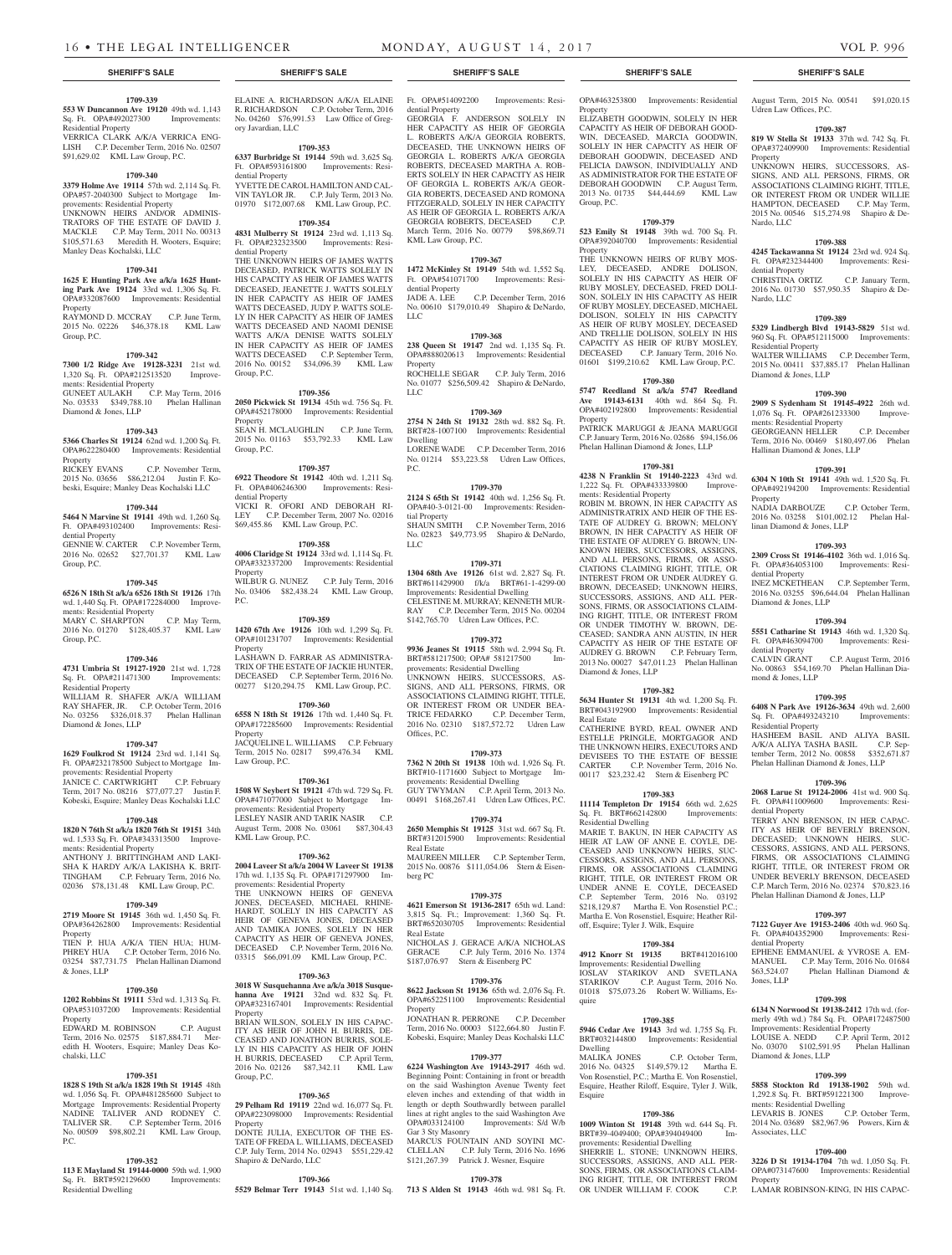Property

& DeNardo, LLC

dential Real Estate

dential Property

LLC

ing

Property

dential Property

Law Group, P.C.

dential Property

Property

Residential Property

Jones, LLP

mond & Jones, LLP

OPA#604176400 Improvements: Residential

UNKNOWN HEIRS, SUCCESSORS, AS-SIGNS, AND ALL PERSONS, FIRMS, OR ASSOCIATIONS CLAIMING RIGHT, TITLE, OR INTEREST FROM OR UNDER MAGNO-LIA PROCTOR, DECEASED, ANGELIQUE PROCTOR, KNOWN HEIR OF MAGNOLIA PROCTOR, DECEASED AND SHAUNTE PROCTOR, KNOWN HEIR OF MAGNOLIA PROCTOR, DECEASED C.P. September Term, 2015 No. 02642 \$75,238.11 Shapiro

**1709-453 1944 E Somerset St 19134** 25th wd. 1,018 Sq. Ft. BRT#252017800 Improvements: Resi-

HIEU NGO C.P. February Term, 2017 No. 03392 \$64,166.10 Stern & Eisenberg PC **1709-454 2857 N Franklin St 19133** 37th wd. 1,110 Sq. Ft. OPA#372064300 Improvements: Resi-

UNKNOWN HEIRS, SUCCESSORS, AS-SIGNS, AND ALL PERSONS, FIRMS, OR ASSOCIATIONS CLAIMING RIGHT, TITLE, OR INTEREST FROM OR UNDER ANGEL RIVERA, DECEASED AND PROVIDENCIA RIVERA, KNOWN HEIR OF ANGEL RIVE-RA, DECEASED C.P. March Term, 2016 No. 03063 \$25,723.44 Shapiro & DeNardo,

**1709-456 2813 S Franklin St 19148** 39th wd. BRT#39- 5-2093-00 Improvements: Residential Dwell-

BRUCE TEAL AND TRACY TEAL \$73,366.15, together with interest at the fixed rate of 5.99% per annum (\$11.48 per diem) and late charges from June 9, 2015 forward, attorneys' fees, and collection costs Charles N.

**1709-458 8626 Fayette St 19150** 50th wd. 1,454 Sq. Ft. OPA#502304900 Improvements: Residential

THE UNKNOWN HEIRS OF VERDENIA FINGER A/K/A VERDINIA FINGER DE-CEASED, JAMIE Y. FINGER SOLELY IN HER CAPACITY AS HEIR OF VERDENIA FINGER A/K/A VERDINIA FINGER DE-CEASED, TANYA G. FINGER SOLELY IN HER CAPACITY AS HEIR OF VERDENIA FINGER A/K/A VERDINIA FINGER DE-CEASED AND YOLANDA T. FINGER SOLE-LY IN HER CAPACITY AS HEIR OF VERDE-NIA FINGER A/K/A VERDINIA FINGER DECEASED C.P. December Term, 2016 No. 01210 \$115,341.14 KML Law Group, P.C. **1709-459 5344 Baltimore Ave 19143** 51st wd. 2,290 Sq. Ft. OPA#511080300 Improvements: Resi-

CATHERINE BOLTON IRVIN C.P. July Term, 2010 No. 00248 \$45,599.40 KML

**1709-461 1721 67th Ave 19126-2622** 10th wd. 1,440 Sq. Ft. OPA#101243700 Improvements: Resi-

LOTTIE DAWSON C.P. August Term, 2012 No. 02585 \$91,808.54 Phelan Hallinan Dia-

**1709-462 5449 Master St a/k/a 5449 W Master St 19131** 4th wd. 985 Sq. Ft. OPA#041230400 Improvements: Residential Property THAD J. HYMAN AND MINNIE R. HY-<br>MAN C.P. January Term, 2016 No. 02559 C.P. January Term, 2016 No. 02559

**1709-463 4523 Marple St 19136** 65th wd. 1,117 Sq. Ft. OPA#651110700 Improvements: Residential

DONNA PRENDERGAST AND MICHAEL SIEMIEN C.P. January Term, 2015 No. 02895 \$65,429.24 KML Law Group, P.C. **1709-464 3335 Hartel Ave 19136-3025** 64th wd. 1,094 Sq. Ft. OPA#642266300 Improvements:

STEPHEN EDWARD HALL A/K/A STEPHEN HALL C.P. August Term, 2016 No. 02632 \$100,877.74 Phelan Hallinan Diamond &

**1709-465 3934 Wyalusing Ave 19104** 24th wd. 693 Sq. Ft. OPA#243182800 Subject to Mortgage Im-

**1709-466**

provements: Residential Property NEVER KNIGHT C.P. March Term, 2016 No. 02411 \$56,495.66 KML Law Group,

\$82,849.58 KML Law Group, P.C.

Shurr, Jr. Esquire; Kozloff Stoudt

ITY AS ADMINISTRATOR AND HEIR TO THE ESTATE OF ROBERT L. ROBINSON: UNKNOWN HEIRS, SUCCESSORS, AS-SIGNS, AND ALL PERSONS, FIRMS, OR ASSOCIATIONS CLAIMING RIGHT, TITLE, OR INTEREST FROM OR UNDER ROBERT L. ROBINSON, DECEASED C.P. May Term, 2016 No. 02870 \$29,812.19 Phelan Hallinan Diamond & Jones, LLP

#### **1709-401**

**5107 N 15th St 19141-1622** 17th wd. (formerly the 49th wd.) 2,550 Sq. Ft. OPA#172041500 Improvements: Residential Property KEITH PEARSON C.P. October Term, 2016 No. 03811 \$195,133.39 Phelan Hallinan Diamond & Jones, LLP

#### **1709-402**

**1246 S 21st St 19146-4352** 36th wd. Land: 1,110 Sq. Ft.; Improvement: 1,110 Sq. Ft. BRT#361215005 Improvements: Residential Real Estate 1246 REAL ESTATE LLC C.P. February

Term, 2017 No. 006975 \$231,966.09 Stern & Eisenberg PC

#### **1709-403**

**5314 Kingsessing Ave 19143** 51st wd. ROW 2 STY MASONRY; 1,625 Sq. Ft. BRT#512021900 Improvements: Residential Dwelling

ELIZABETH L. REAVES C.P. December Term, 2016 No. 00698 \$52,358.15 McCabe, Weisberg, & Conway, P.C.

#### **1709-404**

**255 Shawmont Ave Apartment D 19128** 21st wd. Land Area: 0 Sq. Ft. .95% undivided interest of, in and to the common elements; CON-DOMINIUM BRT#888210486 Improvements: Residential Dwelling DIANA BURTON, AND LESLIE GRANT AND CLEVELAND E. MAIR C.P. December Term, 2015 No. 00809 \$160,903.61 Martha E. Von Rosenstiel, P.C., Martha E. Von Rosenstiel, Esquire, Heather Riloff, Esquire, Tyler J. Wilk, Esquire

#### **1709-405**

**5838 Pentridge St 19143** 3rd wd. ROW 2 STY MASONRY; 1,230 Sq. Ft. BRT#034065400 Improvements: Residential Dwelling ROBERT P. THOMAS, EXECUTOR OF THE ESTATE OF FELISA P. THOMAS C.P. July Term, 2016 No. 00038 \$70,338.59 McCabe, Weisberg, & Conway, P.C.

#### **1709-406**

**2532 S Carroll St a/k/a 2532 Carroll St 19142** 

40th wd. 1,232 Sq. Ft. OPA#406108400 Improvements: Residential Property ELVIS JUDU C.P. March Term, 2016 No. 00797 \$51,331.27 KML Law Group, P.C.

#### **1709-407**

**877 Marcella St 19124** 35th wd. 1,050 Sq. Ft. OPA#351125700 Improvements: Residential **Property** CHAKIETA D. BROWNE A/K/A CHAKIETA

BROWNE C.P. November Term, 2015 No. 00466 \$94,941.35 KML Law Group, P.C.

## **1709-408**

**2651 N Reese St a/k/a 2651 Reese St 19133**  19th wd. 854 Sq. Ft. OPA#192233320 Improvements: Residential Property **YOLICET GRIN-LOPEZ A/K/A YOLICET**<br>GRIN C.P. May Term, 2016 No. 00378 C.P. May Term, 2016 No. 00378 \$33,367.57 KML Law Group, P.C.

#### **1709-409**

**116 N Millick St 19139** 34th wd. 1,016 Sq. Ft. OPA#341121700 Improvements: Residential Property STEPAN KUNITSKI AND YAROSLAVA KUNITSKI C.P. September Term, 2016 No.

# 01539 \$78,114.32 KML Law Group, P.C. **1709-410**

**616 Watkins St 19148** 1st wd. 644 Sq. Ft. OPA#012127800 Improvements: Residential Property HEAR IN C.P. September Term, 2016 No. 02012 \$25,652.79 KML Law Group, P.C.

**1709-411A** OPA#331347000 Improvements: Residential Property ANTONIO RODRIGUEZ C.P. October

# Term, 2016 No. 03532 \$76,536.86 KML Law Group, P.C.

# **1709-411B**

**3410 H St 19134** 33rd wd. 1,125 Sq. Ft. OPA#331347100 Improvements: Residential **Property** 

ANTONIO RODRIGUEZ C.P. October Term, 2016 No. 03532 \$76,536.86 KML Law Group, P.C.

**1709-412 232 Regina St 19116** 58th wd. 7,137 Sq. Ft.

# OPA#582304374 Improvements: Residential Property ELBA DORMOI C.P. November Term, 2014

No. 01336 \$253,442.42 KML Law Group, P.C. **1709-414**

**1722 S 4th St 19148** 1st wd. 987 Sq. Ft. OPA#011433300 Improvements: Residential Property RAFEEQ SMITH C.P. March Term, 2015 No. 03535 \$158,087.43 KML Law Group,

# **1709-416**

P.C.

**616 W Olney Ave 19120-2220** 61st wd. 242 Sq. Ft. BRT#871582360 Improvements: Row 3 Sty Masonry BEATRICE L. ROBERTS C.P. January Term, 2017 No. 04928 \$41,308.20 Milstead & Associates, LLC

**1709-417 7047 Souder St 19149-1729** 54th wd. 1,398 Sq. Ft. BRT#542325900 Improvements: Row B/gar 2 Sty Masonry BENITO JOHNSON C.P. September Term, 2014 No. 02650 \$264,485.42 Milstead & Associates, LLC

# **1709-418**

**2230 Hoffnagle St 19152-2512** 56th wd. 2,000 Sq. Ft. OPA#562110700 Improvements: Residential Property LORRAINE SQUARES C.P. May Term, 2012 No. 00268 \$184,381.08 Phelan Hallinan Diamond & Jones, LLP

#### **1709-419**

**3591 Nottingham Ln 19114** 66th wd. Land: 5,074 Sq. Ft.; Improvement: 1,260 Sq. Ft.; Total: 6,334 Sq. Ft. OPA#661242800 Improvements: Residential Property KEVIN T. BOLLARD AND SHARI BOL-LARD C.P. December Term, 2014 No. 00395 \$210,879.74 Richard M. Squire & Associates, LLC

#### **1709-420**

**323 E Clarkson Ave 19120-3035** 42nd wd. 1,583 Sq. Ft. BRT#421237600 Improvements: Residential Dwelling ERNESTO D. HERBERT, PERSONAL REP-RESENTATIVE OF THE ESTATE OF ER-NEST T. HERBERT A/K/A ERNEST THEO-DORE HERBERT, DECEASED December Term, 2016 No. 00612 \$76, 814.94 Law Office of Gregory Javardian, LLC

#### **1709-421**

**5549 Devon St 19138** 12th wd. 3,192 Sq. Ft. OPA#122265910 Subject to Mortgage Improvements: Residential SHAHIDAH ALI MUHAMMAD AND THE UNITED STATES OF AMERICA C.P. August Term, 2015 No. 01500 \$172,800.41 Jill M. Fein, Esquire

#### **1709-422**

**8107 Lister St 19152-3107** 64th wd. 1,025 Sq. Ft. OPA#641093200 Improvements: Residential Property MARY L. STARRS C.P. May Term, 2016 No. 04078 \$150,164.36 Phelan Hallinan Diamond & Jones, LLP

#### **1709-423**

**62 N Peach St 19139** 44th wd. 870 Sq. Ft. BRT#441185300 Improvements: Residential Real Estate THE UNKNOWN HEIRS, EXECUTORS, AD-MINISTRATORS AND DEVISEES OF THE ESTATE OF ELISABELLE LAPOMMERAYE C.P. March Term, 2017 No. 01578 \$62,274.90 Stern & Eisenberg PC

#### **1709-424**

**1323 N 76th St 19151-2824** 34th wd. 1,120 Sq. Ft. OPA#343300500 Improvements: Residential Property MELINDA GREEN C.P. March Term, 2003 No. 03420 \$89,877.84 Phelan Hallinan Diamond & Jones, LLP

#### **1709-425**

**3408 H St 19134** 33rd wd. 1,125 Sq. Ft. **5108-10 E Roosevelt Blvd 19124** 35th wd. 6,500 Sq. Ft. BRT#35-1028400; OPA#351028400 Improvements: Residential Dwelling WILTON J. FRANCOIS ALSO KNOWN AS

WILTON JEAN FRANCOIS C.P. March Term, 2015 No. 02427 \$459,148.00 Udren Law Offices, P.C.

#### **1709-426**

**12715 Cabell Rd 19154** 58th wd. 1,952 Sq. Ft. OPA#663301200 Improvements: Residential Property

ROSE ANNE FILSHILL, A/K/A ROSE A. FILSHILL C.P. June Term, 2016 No. 02212 \$123,556.58 Justin F. Kobeski, Esquire; Manley Deas Kochalski LLC

#### **SHERIFF'S SALE SHERIFF'S SALE SHERIFF'S SALE SHERIFF'S SALE SHERIFF'S SALE**

**1709-427 3471 Eden St 19114** 57th wd. 3,373.5 Sq. Ft.

BRT#572163143 Improvements: Residential Dwelling WILLIAM B. JENKINS A/K/A WILLIAM JENKINS AND JUNE M. JENKINS C.P. May Term, 2014 No. 03164 \$55,880.38 Martha E. Von Rosenstiel, P.C., Martha E. Von Rosenstiel, Esq, Heather Riloff, Esq, Tyler J. Wilk, Esq

#### **1709-428**

**7220 Shearwater Pl 19153-2708** 40th wd. 1,798 Sq. Ft. BRT#40-6650100 Improvements: Residential Dwelling THERESA PAYNTER, DECEASED C.P. October Term, 2016 No. 01890 \$126,048.14 Powers, Kirn & Associates, LLC

## **1709-429**

**5807 McMahon St 19144-1225** 22nd wd. 2,602 Sq. Ft. BRT#591198000 Improvements: Semi/det 3 Sty Masonry PATRICIA P. BURKHART A/K/A PATRICIA BURKHART C.P. January Term, 2017 No. 00499 \$208,890.73 Milstead & Associates, LLC

#### **1709-430**

**225 Catharine St a/k/a Catharine St 19147**  3rd wd. 1,600 Sq. Ft. BRT#02-2-0-0320-00; PRCL#5S16-68 Improvements: Residential Dwelling FRANK REYNOLDS AND JESSICA REYN-OLDS A/K/A JESSICA LITTLE C.P. January Term, 2009 No. 01746 \$1,141,028.70 Powers, Kirn & Associates, LLC

# **1709-431**

**113 W Thompson St 19122-4621** 18th wd. 242 Sq. Ft. BRT#182159204 Improvements: Row 3 Sty Masonry JOSE JUAN SANCHEZ C.P. December Term, 2015 No. 01312 \$56,119.22 Milstead & Associates, LLC

## **1709-432**

**2659 N 17th St 19132** 16th wd. (formerly part of the 28th wd.) 889 Sq. Ft. OPA#161161000 Improvements: Residential Property THE UNKNOWN HEIRS OF RUBY MUR-RAY DECEASED AND HAROLD MUR-RAY SOLELY IN HIS CAPACITY AS HEIR OF RUBY MURRARY, DECEASED C.P. August Term, 2015 No. 02820 \$77,405.57 KML Law Group, P.C.

#### **1709-433**

**2922 S 62nd St 19142** 40th wd. 1,190 Sq. Ft. OPA#402114000 Improvements: Residential **Property** QUALITA MOORE C.P. December Term, 2015 No. 00717 \$80,761.02 KML Law Group, P.C.

# **1709-434**

**4833 Morris St 19144** 13th wd. 2,511 Sq. Ft. OPA#133141600 Improvements: Residential Property<br>JOE HOLMES C.P. August Term, 2015 No. 02640 \$197,581.34 KML Law Group, P.C.

#### **1709-435**

**2538 S 75th St 19153** 40th wd. 1,865 Sq. Ft. OPA#404155000 Improvements: Residential Property LATOYA WINKFIELD C.P. May Term, 2016 No. 03400 \$140,694.23 KML Law Group, P.C.

#### **1709-436**

**6012 Catharine St a/k/a 6012 Catherine St 19143** 3rd wd. 1,980 Sq. Ft. OPA#033005500 Subject to Mortgage Improvements: Residential Property IVRA E. DAVIS C.P. April Term, 2016 No. 02803 \$68,676.51 KML Law Group, P.C.

#### **1709-437**

**4025 Mitchell St 19128** 21st wd. ROW 2 STY MASONRY; Improvements: 2,757,48 Sq. Ft. BRT#212201700 Improvements: Residential Dwelling RITA KANANAVICIUS C.P. November

# Term, 2009 No. 00510 \$230,904.33 Mc-Cabe, Weisberg, & Conway, P.C.

## **1709-438 4911 Woodcrest Ave 19131** 52nd wd. ROW B/

GAR 2 STY MASONRY; Improvements: 1,435 Sq. Ft. BRT#521171100 Improvements: Residential Dwelling NIKOLE SHELTON, KNOWN SURVIVING HEIR OF ARLINE N. JORDAN AND UN-KNOWN SURVIVING HEIRS OF ARLINE N. JORDAN C.P. December Term, 2015 No. 01492 \$113,982.97 McCabe, Weisberg, & Conway, P.C.

#### **1709-439**

**210 W Rittenhouse Sq, Unit 1504, The Rittenhouse Condominium 19103** 8th wd. RES. CONDO 5+STY MAS+OTHER; 1,037 Sq. Ft. BRT#888085151 Subject to Mortgage Im-

provements: Condominium BARBARA ALAMIA, AS KNOWN SUR-VIVING HEIR OF HEATHER JONES, DE-CEASED MORTGAGOR AND REAL OWN-ER AND UNKNOWN SURVIVING HEIR OF HEATHER JONES, DECEASED MORTGAG-OR AND REAL OWNER C.P. April Term, 2014 No. 00897 \$422,103.48 McCabe, Weisberg, & Conway, P.C.

#### **1709-440 2542 Webb St 19125** 31st wd. 850 Sq. Ft.

BRT#312150400 Improvements: Residential Dwelling SARA L. SCHMIDT A/K/A SARA SCHMIDT C.P. November Term, 2016 No. 01039 \$104,167.56 McCabe, Weisberg, & Conway,

# **1709-441**

P.C.

**1436 W Louden St 19141** 13th wd. ROW 2 STY MASONRY; 1,174 Sq. Ft. BRT#132400900 Subject to Mortgage Improvements: Residential Dwelling MITCHELL SMITH C.P. January Term, 2016 No. 01973 \$84,766.76 McCabe, Weisberg, & Conway, P.C.

#### **1709-442**

**4801-05 N Broad St 19141** MISC DAY CARE MASONRY BRT#882937355 YOLANDA EDWARDS C.P. October Term, 2016 No. 01352 \$283,373.95 Robert W. Williams, Esquire

**1709-443 1824 E Clementine St 19134-3157** 25th wd. 1,098 Sq. Ft. BRT#25-2-249100 Improve-

MARIA I. MARTINEZ BONILLA A/K/A MA-RIE I. MARTINEZ-BONILLA A/K/A MARIA I.M. BONILLA C.P. October Term, 2016 No. 02814 \$21,079.53 Powers, Kirn & As-

**1709-444 1221 Gilham St 19111** 53rd wd. 1,222 Sq. Ft. OPA#531170100 Improvements: Residential

ALLA V. KHEYFETS C.P. April Term, 2015 No. 01901 \$75,909.10 Shapiro & DeNardo,

**1709-445 460 E Church Ln 19144** 12th wd. 2,158 Sq. Ft. BRT#122036200 Improvements: Resi-

KEVIN SCOTT C.P. December Term, 2016 No. 03144 \$234,068.30 Stern & Eisenberg

**1709-446 1818 Placid St 19152** 56th wd. 3,272 Sq. Ft. BRT#562248200 Improvements: Residential

SERGIY ZUYEV A/K/A SERGIY ZUYEVA AND LYUDMYLA ZUYEVA C.P. December Term, 2016 No. 01804 \$135,756.03

**1709-447 439 S 46th St 19143-2142** 46th wd. 3,190 Sq. Ft. BRT#461168100 Improvements: Resi-

DAVID A. KERN C.P. April Term, 2015 No. 01622 \$120,142.43 Law Office of Gregory

**1709-448 6912 Woodland Ave 19142** 40th wd. 2,200 Sq. Ft. OPA#403290000 Improvements: Resi-

SHAUN SMITH C.P. November Term, 2016 No. 02671 \$60,233.54 Shapiro & DeNardo,

**1709-449 12627 Calpine Rd 19154** 66th wd. 2,095 Sq. Ft. BRT#663290200 Improvements: Resi-

JAMES W. BINDER AND DANIELLE BIND-ER C.P. October Term, 2015 No. 01633 \$216,828.69 Stern & Eisenberg PC

**1709-450 103 Fern St 19120** 61st wd. 1,188 Sq. Ft. BRT#612212200 Improvements: Residential

JEANNETTE ASPER ADMINISTRATRIX OF THE ESTATE OF ARNOLD E. ASPER, SR. A/K/A ARNOLD ASPER, DECEASED C.P. April Term, 2017 No. 03197 \$67,940.66

**1709-451 1507 N 57th St 19131** 4th wd. 1,088 Sq. Ft. BRT#043278600 Improvements: Residential

2016 No. 02816 \$74,367.79 Stern & Eisen-

**1709-452**

C.P. December Term,

**5829 Pine St 19143** 60th wd. 1,558 Sq. Ft. **4453 Sherwood Rd 19131** 52nd wd. 1,661 Sq.

P.C.

ments: Residential Dwelling

sociates, LLC

Property

dential Real Estate

LLC

PC

Real Estate

Stern & Eisenberg PC

dential Dwelling

Javardian, LLC

dential Property

dential Real Estate

Shapiro & DeNardo, LLC

Real Estate<br>ERNEST E. PADDY

LLC

Property

berg PC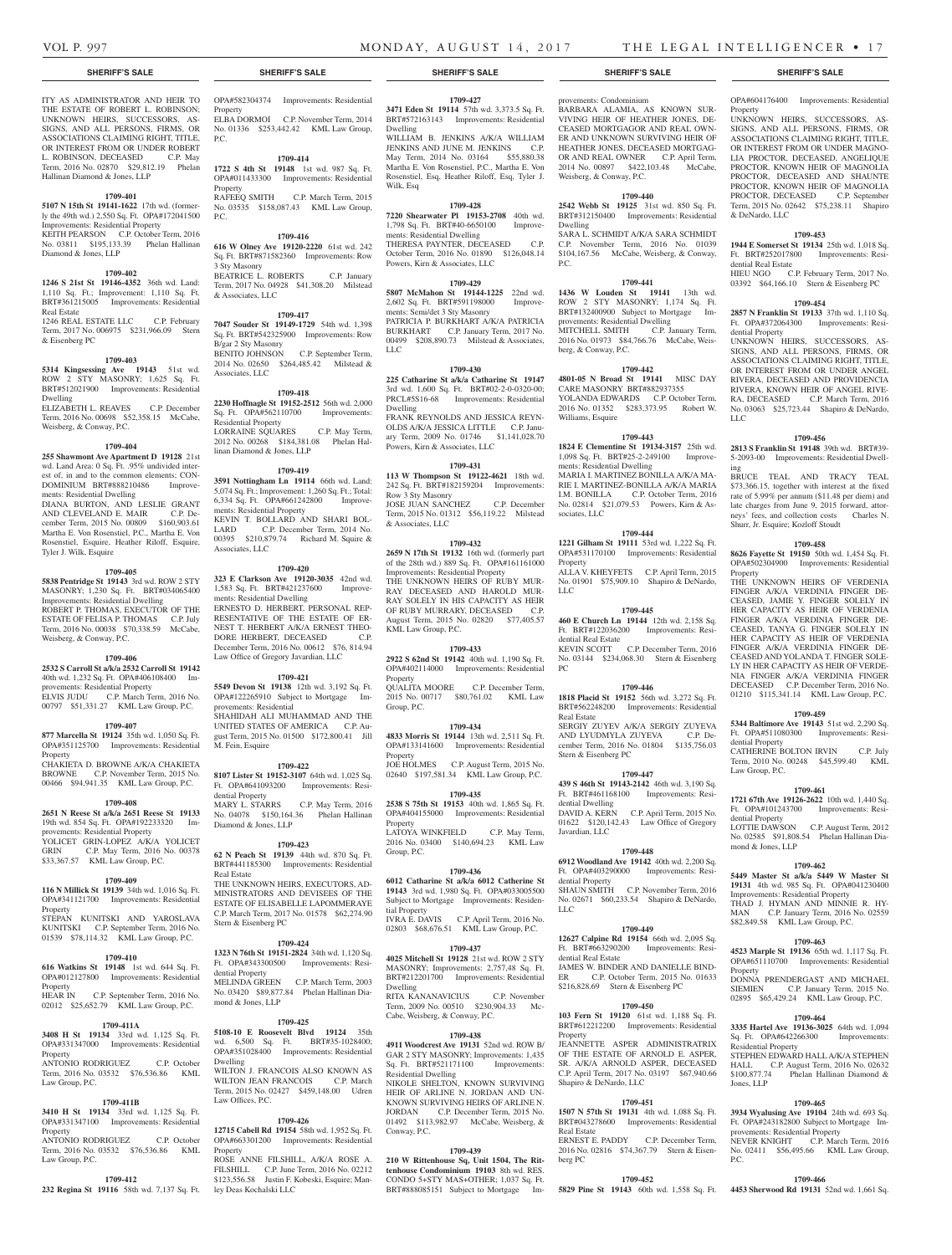Residential Property

mond & Jones, LLP

Dwelling

P.C.

Dwelling

Residential Property

Diamond & Jones, LLP

ments: Residential Property

ments: Row B/gar 2 Sty Masonry<br>JASMINE PEREZ C.P. Sep

Diamond & Jones, LLP

Associates, LLC

Residential Property

Residential Property

Hallinan Diamond & Jones, LLP

provements: Residential Property

Manley Deas Kochalski, LLC

 $S_{0}$  Ft. OPA#402204500 Residential Property

Hallinan Diamond & Jones, LLP

& Jones, LLP

Property

**Property** 

Group, P.C.

Sq. Ft. OPA#291322800 Improvements:

HARRY CUNNINGHAM A/K/A HARRY CUNNINGHAM, JR. C.P. June Term, 2016 No. 01375 \$89,041.58 Phelan Hallinan Dia-

**1709-496 337 E High St 19144** 59th wd. SEMI/ DET 2 STY MASONRY; 1,650 Sq. Ft. BRT#592042400 Improvements: Residential

PATRICIA A. HONESTY, KNOWN SURVIV-ING HEIRS OF WILLIAM ERASTUS HON-ESTY, DECEASED MORTGAGOR AND REAL OWNER, WILLIAM E. HONESTY KNOWN SURVIVNG HEIR OF WILLIAM ERASTUS HONESTY, DECEASED MORT-GAGOR AND REAL OWNER, MICHELE HONESTY YOUNG, KNOWN SURVIVING HEIRS OF WILLIAM ERASTUS HONESTY, DECEASED MORTGAGOR AND REAL OWNER AND UNKNOWN SURVIVING HEIRS OF WILLIAM ERASTUS HONESTY, DECEASED MORTGAGOR AND REAL OWNER C.P. March Term, 2015 No. 02041 \$125,909.92 McCabe, Weisberg, & Conway,

**1709-497 7672 Woodcrest Ave 19151** 34th wd. 1,320 Sq. Ft. BRT#343190300/BRT#34-66N3-158; OPA#343190300 Improvements: Residential

TARA BROWN C.P. May Term, 2013 No. 01998 \$173,018.99 Udren Law Offices, P.C. **1709-498 404 W Queen Ln 19144-4607** 12th wd. 1,408 Sq. Ft. OPA#123121800 Improvements:

GWENDOLYN WILLIAMS A/K/A GWEN-DOLYN B. WILLIAMS C.P. February Term, 2016 No. 00435 \$93,510.38 Phelan Hallinan

**1709-499 1862 E Clementine St 19134-3150** 25th wd. 1,076 Sq. Ft. OPA#252250800 Improve-

JAMIE PEARLSTEIN C.P. March Term, 2017 No. 00993 \$32,830.05 Phelan Hallinan

**1709-500 4204 Hellerman St 19135-2606** 55th wd. 1,303 Sq. Ft. BRT#552106600 Improve-

2016 No. 01518 \$104,514.58 Milstead &

**1709-501 6035 Charles St 19135-4402** 62nd wd. 1,200 Sq. Ft. OPA#622303200 Improvements:

PABLO R. VALLE & ELISANDRA MALAVE VALLE C.P. September Term, 2008 No. 04745 \$98,095,35 Phelan Hallinan Diamond

**1709-502 5326 Grays Ave 19143-5821** 51st wd. 1,026 Sq. Ft. OPA#512111600 Improvements:

VALERIE ANN NOWLIN C.P. September Term, 2016 No. 00218 \$50,862.42 Phelan

**1709-503 1430 Dondill Pl 19122** 20th wd. 1,602 Sq. Ft. OPA#202275800 Improvements: Residential

GEORGE FITCHETT; CERSSENA WILSON-FITCHETT C.P. February Term, 2014 No. 01539 \$126,223.61 Justin F. Kobeski, Esquire; Manley Deas Kochalski LLC

**1709-504 6626 Hollis St 19138** 50th wd. 1,188 Sq. Ft. OPA#102386200 Subject to Mortgage Im-

OWEN P. LYONS, A/K/A OWEN LY-<br>ONS C.P. October Term. 2016 No. 02383 C.P. October Term, 2016 No. 02383 \$72,550.36 Meredith H. Wooters, Esquire;

**1709-505 6353 Reedland St 19142-2911** 40th wd. 1,080

AISHA M. NDALOMA C.P. November Term, 2016 No. 01927 \$70,154.20 Phelan

**1709-506 2074 E Atlantic St 19134** 45th wd. 958 Sq. Ft. OPA#452133200 Improvements: Residential

MICHAEL F. KUBRAK C.P. January Term, 2016 No. 02418 \$72,359.84 KML Law

**1709-507**

C.P. September Term,

#### Ft. OPA#521198500 Improvements: Residential Property ANTOINETTE RENEE BYRD C.P. May

Term, 2015 No. 00191 \$190,524.07 Shapiro & DeNardo, LLC

#### **1709-467**

**5536 Hunter St 19131-3507** 4th wd. 1,472 Sq. Ft. OPA#041260900 Improvements: Residential Property

KARL WILSON, IN HIS CAPACITY AS HEIR OF JOHN WILSON, DECEASED; DE-NISE ALLEN, IN HER CAPACITY AS HEIR OF JOHN WILSON, DECEASED; KIRK WILSON, IN HIS CAPACITY AS HEIR OF JOHN WILSON, DECEASED; KERRY WIL-SON A/K/A KERRY COTTMAN, IN HIS CAPACITY AS HEIR OF JOHN WILSON, DECEASED; KEVIN WILSON, IN HIS CA-PACITY AS HEIR OF JOHN WILSON, DE-CEASED; DONNA K. WILSON, IN HER CAPACITY AS HEIR OF JOHN WILSON, DECEASED; UNKNOWN HEIRS, SUC-CESSORS, ASSIGNS, AND ALL PERSONS, FIRMS, OR ASSOCIATIONS CLAIMING RIGHT, TITLE, OR INTEREST FROM OR UNDER JOHN WILSON, DECEASED C.P. December Term, 2015 No. 00055 \$76,146.02 Phelan Hallinan Diamond & Jones, LLP

#### **1709-468**

**4336 Shelmire Ave 19136-3625** 41st wd. 1,087 Sq. Ft. BRT#412220800 Improvements: Row B/gar 2 Sty Masonry JASON WHITE C.P. June Term, 2015 No. 01188 \$142,865.78 Milstead & Associates, LLC

#### **1709-469**

**6434 Tulip St 19135-3325** 41st wd. 1,440 Sq. Ft. OPA#411430900 Improvements: Residential Property

CLEOLA GOULD C.P. September Term, 2015 No. 00197 \$148,689.84 Phelan Hallinan Diamond & Jones, LLP

#### **1709-470**

**4148 Markland St 19124-5343** 33rd wd. 990 Sq. Ft. BRT#332494700 Improvements: Row 2 Sty Masonry DOLORES T. JOHNSON A/K/A DOLORES **JOHNSON, RICHARD HARLEY C.P. June** Term, 2015 No. 00454 \$79,117.25 Milstead & Associates, LLC

#### **1709-471**

**2725 Mercer St 19134-4722** 31st wd. 938 Sq. Ft. BRT#312103900 Improvements: Row 2 Sty Masonry DOLORES STEER C.P. August Term, 2016 No. 01902 \$137,375.69 Milstead & Associ-

# **1709-472**

ates, LLC

**6820 N 15th St 19126-2703** 10th wd. 1,892 Sq. Ft. BRT#101020500 Improvements: Semi/ det 2.5 Sty Masonry ALLEN JOHNSON C.P. January Term, 2017 No. 01672 \$128,623.45 Milstead & Associates, LLC

# **1709-473**

**2347 79th Ave 19150-1405** 50th wd. 3,459 Sq. Ft. BRT#501457100 Improvements: Row B/ bar 2 Sty Masonry MARY R. ELLIS A/K/A MARY ROBERTA ELLIS C.P. May Term, 2015 No. 00260 \$83,581.52 Milstead & Associates, LLC

#### **1709-474**

**1529 S 28th St 19146** 36th wd. 1,244 Sq. Ft. OPA#364339600 Improvements: Residential

Property DAWN MARIE MITCHELL C.P. October Term, 2016 No. 04265 \$88,493.88 Phelan Hallinan Diamond & Jones, LLP

# **1709-476**

**6049 Washington Ave 19143-2321** 46th wd. 2,259 Sq. Ft. BRT#033108300 Improvements: S/d W/d Gar 2 Sty Masonry ALYCE M. JOHNSON C.P. August Term, 2015 No. 01999 \$130,372.95 Milstead &

# Associates, LLC

**1709-477 5226 N American St 19120-3325** 42nd wd. 1,425 Sq. Ft. BRT#422424100 Improveents: Row W/det Gar 2 Sty Mas<br>OSELINE BALTHAZARD C.P. October ROSELINE BALTHAZARD Term, 2016 No. 03303 \$29,229.94 Milstead & Associates, LLC

#### **1709-478**

**4325 Comly St 19135-3905** 55th wd. 5,625 Sq. Ft. BRT#552005900 Improvements: S/d W/

gar 2 Sty Frame FRANKLIN J. SASSA, JR. C.P. April Term, 2016 No. 02215 \$80,177.84 Milstead &

Associates, LLC

# **1709-480**

**5044 Homestead St 19135-4306** 41st wd. 1,275 Sq. Ft. BRT#411113600 Improve-

#### ments: Row 2 Sty Masonry MAGDALENA DEJESUS AND RAMON<br>LUIS RIVERA C.P. October Term, 2016 C.P. October Term, 2016 No. 02944 \$104,499.72 Milstead & Associates, LLC

**1709-481 2823 Kirkbride St 19137-2207** 45th wd. (Formerly 47th wd.) 1,380 Sq. Ft. OPA#453129700 Improvements: Residential Property DENNIS FERGUSON C.P. July Term, 2016

# No. 01636 \$228,384.20 Phelan Hallinan Diamond & Jones, LLP

**1709-482 1685 Harrison St 19124-2746** 23rd wd. 1,830 Sq. Ft. BRT#232209200 Improvements: Residential Dwelling TODD SAUNDERS A/K/A TODD SAUN-DERS, SR. C.P. July Term, 2015 No. 01952 \$104,955.84 Law Office of Gregory Javardian, LLC

#### **1709-483**

#### **5034 Florence Ave 19143-3319** 51st wd. 1,624 Sq. Ft. OPA#511148900 Improvements: Residential Property 5034 FLORENCE LAND TRUST C.P. January Term, 2015 No. 00937 \$163,028.74 Phelan Hallinan Diamond & Jones, LLP

**1709-484 3232 Cottman Ave 19149** 55th wd. 1,591 Sq. Ft. OPA#551512200 Improvements: Residential Property SCOTT HOLIDAY C.P. January Term, 2016 No. 02934 \$134,403.08 KML Law Group, P.C.

#### **1709-485**

**6838 Oakley St, First Floor 19111-3915** 35th wd. 1,280 Sq. Ft. OPA#353217400 Improvements: Residential Property JOHN C. DOUGHERTY, SR C.P. October Term, 2016 No. 03090 \$137,534.17 Phelan Hallinan Diamond & Jones, LLP

#### **1709-486**

**6738 Blakemore St 19119** 22nd wd. 1,395 Sq. Ft. OPA#222240200 Improvements: Residential Property NICOLE ARNOLD C.P. February Term, 2003 No. 02256 \$46,298.01 KML Law Group, P.C.

#### **1709-487**

**753 S 60th St 19143-2340** 3rd wd. (formerly 46th wd.) 1,460 Sq. Ft. OPA#033198500 Improvements: Residential Property ESSIE COATES A/K/A ESSIE MAE COATES C.P. June Term, 2016 No. 02453 \$77,051.22 Phelan Hallinan Diamond & Jones, LLP

#### **1709-488**

**6717 Cinnamon Dr 19128** 21st wd. 1,920 Sq. Ft. OPA#212473731 Improvements: Residential Property ANDREW C. STOPANI A/K/A ANDREW<br>STOPANI C.P. December Term, 2016 No. C.P. December Term, 2016 No. 01918 \$249,359.64 Phelan Hallinan Diamond & Jones, LLP

**1709-490**<br>**3360 Hope St 19140** BRT#072025700 Im-**3360 Hope St 19140** BRT#072025700 Improvements: Row 2 Sty Masonry DARNEL CARRAZANA C.P. December Term, 2016 No. 00490 \$51,420.16 Robert W. Williams, Esquire

#### **1709-491**

**1432 N 56th St 19131-3801** 4th wd. 1,240 Sq. Ft. OPA#043054600 Improvements: Residential Property FRANCIS KILSON C.P. January Term, 2016 No. 03079 \$95,493.00 Phelan Hallinan Diamond & Jones, LLP

## **1709-492**

**1427 Benner St 19149-3214** 54th wd. 1,166 Sq. Ft. OPA#541022300 Improvements: Residential Property NICOLE BROWN C.P. December Term, 2016 No. 00007 \$99,511.66 Phelan Hallinan Diamond & Jones, LLP

#### **1709-493**

**4128 Markland St 19124-5343** 33rd wd. 1,056 Sq. Ft. OPA#332493700 Improvements: Residential Property MARIA E. DELVALLE A/K/A MARIA DEL-VALLE C.P. April Term, 2016 No. 00015 \$78,162.60 Phelan Hallinan Diamond & Jones, LLP

#### **1709-494**

**7104 N Broad St 19126-1726** 10th wd. 1,496 Sq. Ft. OPA#101005800 Improvements: Residential Property PING CAO & EDWARD CAO C.P. July Term, 2016 No. 03267 \$122,960.46 Phelan Hallinan Diamond & Jones, LLP

#### **1709-495**

**1218 N Taylor St 19121-4830** 29th wd. 970 **2241 S Carlisle St 19145-3924** 26th wd. 1,008

Sq. Ft. OPA#261115600 Improvements: Residential Property PERRY PETRONGOLA, IN HIS CAPACITY

#### AS DEVISEE OF LAST WILL AND TES-TAMENT OF THE ESTATE OF EMILIA M. FRAMO A/K/A EMILIA M. DOLLY FRA-MO; MARY MARGARET PETRONGOLA, IN HER CAPACITY AS DEVISEE OF LAST WILL AND TESTAMENT OF THE ESTATE OF EMILIA M. FRAMO A/K/A EMILIA M. DOLLY FRAMO; UNKNOWN HEIRS, SUC-CESSORS, ASSIGNS, AND ALL PERSONS, FIRMS, OR ASSOCIATIONS CLAIMING RIGHT, TITLE, OR INTEREST FROM OR UNDER EMILIA M. FRAMO A/K/A EMILIA M. DOLLY FRAMO, DECEASED C.P. November Term, 2016 No. 01739 \$153,102.85 Phelan Hallinan Diamond & Jones, LLP

**1709-508**

**1912 Reilly Rd 19115** 58th wd. 8,400 Sq. Ft. OPA#581091205 Improvements: Residential Property LENA PANICH C.P. February Term, 2017 No. 05375 \$450,693.82 KML Law Group, P.C.

#### **1709-509 2910 S Carlisle St 19145** 26th wd. 741 Sq. Ft.

OPA#261138800 Improvements: Residential Property DANIELLE CUNNINGHAM AND HUGH CUNNINGHAM C.P. December Term, 2016 No. 02059 \$273,902.79 KML Law Group, P.C.

#### **1709-510**

**319-321 S 3rd St 19106-4304** 5th wd. 1,968 Sq. Ft. BRT#051058010 Improvements: Row 3 Sty Masonry LISA COLTON A/K/A LISA G. COLTON C.P. September Term, 2015 No. 00357 \$753,423.57 Milstead & Associates, LLC

#### **1709-511**

**522 Tree St 19148** 39th wd. 697 Sq. Ft. OPA#392138200 Improvements: Residential Property THE UNKNOWN HEIRS OF BERNADETTE BREEN DECEASED AND CHARLENE ANN SABO SOLELY IN HER CAPACITY AS HEIR OF BERNADETTE BREEN DE-CEASED C.P. February Term, 2017 No. 06017 \$69,129.76 KML Law Group, P.C.

#### **1709-512**

**8808 Brocklehurst St 19152** 57th wd. 3,045 Sq. Ft. OPA#571240600 Improvements: Residential Property

LARRY BERNSTEIN EXECUTOR OF THE ESTATE OF EDYTHE T. BERNSTEIN AND IN HIS CAPACITY AS HEIR OF DECEASED AND RANDEE A. HALVORSEN F/K/A RAN-DEE A. BATES SOLELY IN HER CAPAC-ITY AS HEIR OF MICHAEL BERNSTEIN DECEASED C.P. January Term, 2017 No. 00308 \$62,970.99 KML Law Group, P.C.

#### **1709-513**

**3157 Birch Rd 19154** 66th wd. 2,109 Sq. Ft. OPA#663009400 Improvements: Residential Property

THE UNKNOWN HEIRS OF RICHARD JOHN CRIMMEY A/K/A RICHARD CRIM-MEY DECEASED AND KATHERINE M. MELNICK SOLELY IN HER CAPACITY AS HEIR OF RICHARD JOHN CRIMMEY A/K/A RICHARD CRIMMEY DECEASED C.P. December Term, 2016 No. 02540 \$150,687.87 KML Law Group, P.C.

#### **1709-514**

**4302 Deerpath Ln 19154** 66th wd. (formerly part of the 58th wd.) 2,157 Sq. Ft. OPA# 662446000 Improvements: Residential Property

HARRY J. WEXLER A/K/A HARRY J. WEX-LER JR. C.P. December Term, 2016 No. 01211 \$158,533.98 KML Law Group, P.C.

# **1709-516**

**1669 E Hunting Park Ave 19124** 33rd wd. 1,275 Sq. Ft. OPA#332089900 Improvements: Residential Property JOSE ANTONIO GONZALEZ C.P. November Term, 2016 No. 02527 \$94,232.10 KML

Law Group,  $PC$ .

# **1709-517**

**6100 Shisler St 19149** 53rd wd. 2,348 Sq. Ft. OPA#531281200 Improvements: Residential Property JOHN MATHEW C.P. May Term, 2016 No.

01648 \$110,643.34 KML Law Group, P.C.

# **1709-518**

**46 W Seymour St 19144** 12th wd. (formerly part of the 13th wd.) 4,440 Sq. Ft. OPA#123049700 Improvements: Residential Property

BRENDA CRAWFORD A/K/A BRENDA CRAWFORD KELLUM AND GLENN F.

## **SHERIFF'S SALE SHERIFF'S SALE SHERIFF'S SALE SHERIFF'S SALE SHERIFF'S SALE**

KELLUM C.P. July Term, 2015 No. 01402 \$46,065.89 KML Law Group, P.C.

#### **1709-519**

**6491 Woodbine Ave 19151** 34th wd. 25,318 Sq. Ft. OPA#344136400 Improvements: Residential Property THOMAS C. STAFFORD C.P. December Term, 2016 No. 03437 \$736,684.46 KML Law Group, P.C.

#### **1709-520**

**7242 Hegerman St 19135** 65th wd. (formerly part of the 41st wd.) 1,129 Sq. Ft. OPA#651281000 Improvements: Residential Property

REBECCA H. ODOM C.P. December Term, 2016 No. 03143 \$98,030.10 KML Law Group, P.C.

#### **1709-521**

**1667 E Hunting Park Ave 19124** 33rd wd. 1,275 Sq. Ft. OPA#332089800 Improvements: Residential Property ISMAEL ADAMES C.P. December Term,

2016 No. 00929 \$110,057.26 KML Law Group, P.C.

**1709-522 502 Murdoch Rd 19119** 9th wd. 6,608 Sq. Ft. OPA#091060400 Improvements: Residential

AMY CRAIG MARTINER A/K/A AMY C. MARTINER AND WILLIAM JAMES MARTINER A/K/A WILLIAM J. MARTIN-ER C.P. December Term, 2016 No. 02858 \$192,492.24 KML Law Group, P.C.

**1709-523 937 E Durard St 19150** 50th wd. 1,720 Sq. Ft. BRT#502425400 Improvements: Residential

IRENE E. HUDSON C.P. June Term, 2013 No. 00658 \$195,156.06 Stern & Eisenberg

**1709-525 2224 Trenton Ave 19125** 31st wd. 1,478 Sq. Ft. OPA#311207500 Improvements: Residential

KENNETH BIEBER SOLELY IN HIS CA-PACITY AS HEIR OF WILLIAM J. BIEBER, SR., DECEASED, LOIS STEINDEL SOLELY IN HIS CAPACITY AS HEIR OF WILLIAM J. BIEBER SR., DECEASED, THOMAS BIEBER SOLELY IN HIS CAPACITY AS HEIR OF WILLIAM J. BIEBER, SR., DE-CEASED, WILLIAM J. BIEBER, JR SOLELY IN HIS CAPACITY AS HEIR OF WILLIAM J. BIEBER, SR., DECEASED AND DIANE ANDREWS, SOLELY IN HER CAPACITY AS HEIR OF WILLIAM J. BIEBER, SR. DE-CEASED C.P. January Term, 2016 No. 01962 \$126,543.46 KML Law Group, P.C. **1709-526 1138 Marlyn Rd 19151** 34th wd. 1,232 Sq. Ft. OPA#344287200 Improvements: Residential

WYNNE M. WHEELER C.P. December Term, 2016 No. 00471 \$93,638.43 plus interest in the amount of \$1,100.58 from 06/02/2017

**1709-527 2001 Hamilton St., Apt 1006 19130-4247** 8th wd. 0 Sq. Ft. BRT#888091736 Improvements: Res Condo 5 + Sty Mas+oth MICHELLE J. MASTERS, ORIGINAL MORTGAGOR, MICHAEL M. MASTERS, ORIGINAL MORTGAGOR AND SHICHENG WU, REAL OWNER C.P. February Term, 2016 No. 03483 \$436,642.07 Milstead &

**1709-528 4846 N Franklin St 19120-3738** 49th wd. 915 Sq. Ft. BRT#491239300 Improvements: Row

DENISE WATSON A/K/A DENISE M. POIN-DEXTER C.P. March Term, 2015 No. 02051 \$80,969.67 Milstead & Associates, LLC **1709-529 8101 Fayette St 19150-1214** 50th wd. 2,242 Sq. Ft. BRT#50-1-0405-00 Improvements:

BRENDELL F. BROWN-CRUMP, INDI-VIDUALLY AND AS EXECUTRIX OF THE ESTATE OF DELORES R. BROWN, DE-CEASED C.P. December Term, 2015 No. 00705 \$162,868.31 Powers, Kirn & As-

**1709-530 2807 Aramingo Ave 19134-4203** 25th wd. 1,060 Sq. Ft. OPA#251449800 Improvements:

TERESA DERR C.P. December Term, 2016 No. 01693 \$80,839.67 Phelan Hallinan Dia-

**1709-531 2002 Castor Ave 19134-2104** 45th wd. 1,175

Samantha J. Koopman, Esquire

Property

Real Estate

PC

Property

Property

Associates, LLC

2 Sty Masonry

Residential Dwelling

sociates, LLC

Residential Property

mond & Jones, LLP